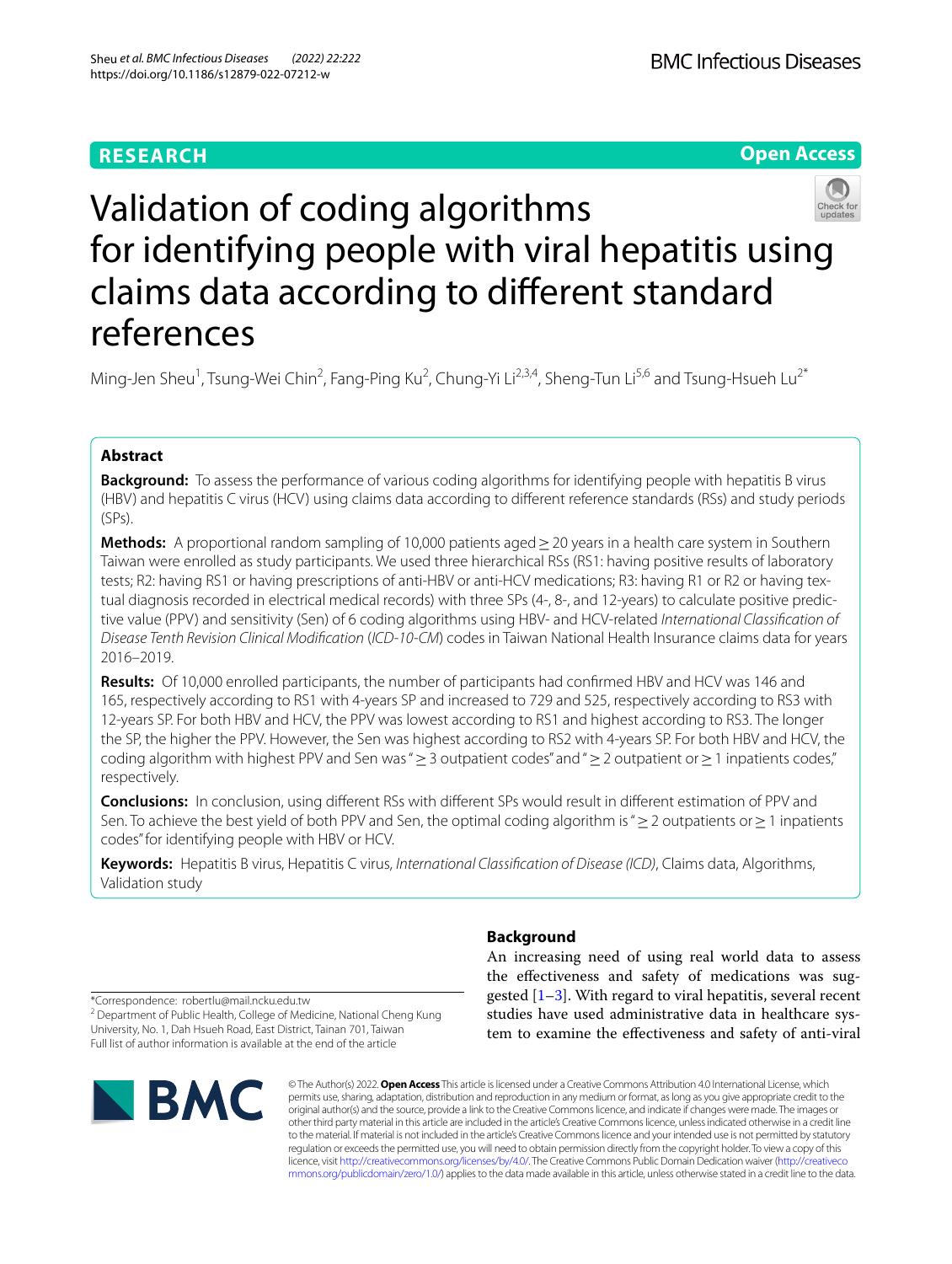medications  $[4-8]$  $[4-8]$ . One critical step in using the administrative data is the use of the *International Classifcation of Diseases* (*ICD*) codes for identifying people with a given disease, either as the main health outcome or as a covariate  $[9, 10]$  $[9, 10]$  $[9, 10]$  $[9, 10]$ . The recommendations on the reporting of studies checklist item 6.2 in *Reporting of studies conducted using observational routinely-collected health data* (*RECORD*) states that "any validation studies of the codes or algorithms used to select the population should be referenced." [[11\]](#page-7-6).

One important reason of conducting validation studies for coding algorithms is that the *ICD* codes in reimbursement claims or bills for outpatient medical services are assigned by physicians, who might not be very familiar with appropriate *ICD* codes that are not in their specialties. In some occasions, the *ICD* codes are assigned by clerks who have not had contact with the patient and may be entering them to address other administrative hurdles. For example, to get an outpatient laboratory test accepted for payment requires that there is a tentative *ICD* diagnosis and tends to be less accurate than one made by a physician after medical evaluation.

However, only few studies have examined the validity of algorithms using *ICD* codes to identify people with hepatitis B virus (HBV) or hepatitis C virus (HCV) infection  $[12-16]$  $[12-16]$ . There was one national study examined the validity of using *ICD* codes recorded in Taiwan National Health Insurance (NHI) claims data for identifying people with HBV or HCV [[16\]](#page-7-8). However, that study assessed only one coding algorithm and used only the results of laboratory tests as reference standard (RS) [\[16](#page-7-8)]. Nevertheless, the four US viral hepatitis coding validation studies included also the pharmacy data and textual diagnosis recorded in electronic medical record (EMR) as components of RS  $[12-15]$  $[12-15]$ . The reason of including the textual diagnosis as RS was that people with HBV or HCV had laboratory tests with positive results several years ago, so the physicians will not repeat the laboratory tests again in recent years. If we confned the RS to results of laboratory tests only, these people with HBV or HCV would not be confrmed by the RS using only results of laboratory tests.

Another methodological issue was that diferent studies implemented diferent study periods (SPs) for RSs, which was 7-years  $[12]$  $[12]$  $[12]$ , 3-years,  $[13]$  $[13]$  11-years  $[14]$  $[14]$ , and 7-years [[15](#page-7-9)], respectively in four US studies. Little is known whether the calculated validity indicators (positive predictive value [PPV] and sensitivity [Sen]) might be different if different SPs were executed. Therefore, this study aimed to assess the performance of various coding algorithms using *ICD* codes in Taiwan NHI claims data according to diferent RSs with diferent components and diferent SPs for identifying people with HBV and HCV.

# **Methods**

# **Protocol**

This study was reported in accordance with STARD 2015 guideline [[17\]](#page-7-12).

# **Study design and setting**

This study is a retrospective study, in which the index test (coding algorithms) and RS were collected retrospectively. The study was conducted at the Chi Mei health care system in Tainan, Taiwan. The Chi Mei health care system is the largest integrated health care system in southern Taiwan and includes one e medical center (Yongkang), one regional hospital (Liouying), and one district hospital (Jiali). This study was approved by the Institutional Review Board of the Chi Mei Medical Center (number: 10901-015).

### **Participants**

A proportional random sampling of 10,000 patients aged $\geq$  20 years who had at least four visits (any causes) to the Chi Mei health care system in 2016 were enrolled as study participants. The *ICD Tenth Revision Clinical Modifcation* (*ICD-10-CM*) was implemented in Taiwan in January frst, 2016. Of 10,000 patients sampled, 60% from Yongkang medical center, 25% from Liouying regional hospital, and 15% from Jiali district hospital according to the proportion of total patient visits in three hospitals. The sample size of 10,000 people was estimated according to the prevalence of HBV and HCV in Taiwan and for further sub-population analyses.

The first reason of confining to people who had at least four visits a year was to enroll people whose 'usual-care' hospital was in Chi Mei health system. Therefore, the enrolled people had sufficient information recorded in EMR for RSs. The second reason was that the main purpose of most studies using real world data is to assess the efectiveness and safety of medications for people with specific chronic disease. The target population of this study was those with chronic disease and need regular visits in a given hospital. The number of patients who had at least four visits in 2016 among all patients was 100,624/260,566 (39%) in Yongkang medical center, 50,749/118,550 (43%) in Liouying regional hospital, and 26,201/62,295 (42%) in Jiali district hospital, about two ffths of total patients.

# **Reference standards**

We used three hierarchical RSs to define people with HBV or HCV. RS1: having positive results of HBV surface antigen (HBsAg), e-antigen (HBeAg), or HCV antibody (Anti-HCV) tests; RS2: having RS1 or having prescriptions of anti-HBV or anti-HCV medications reimbursed by the Taiwan NHI; RS3: having RS1 or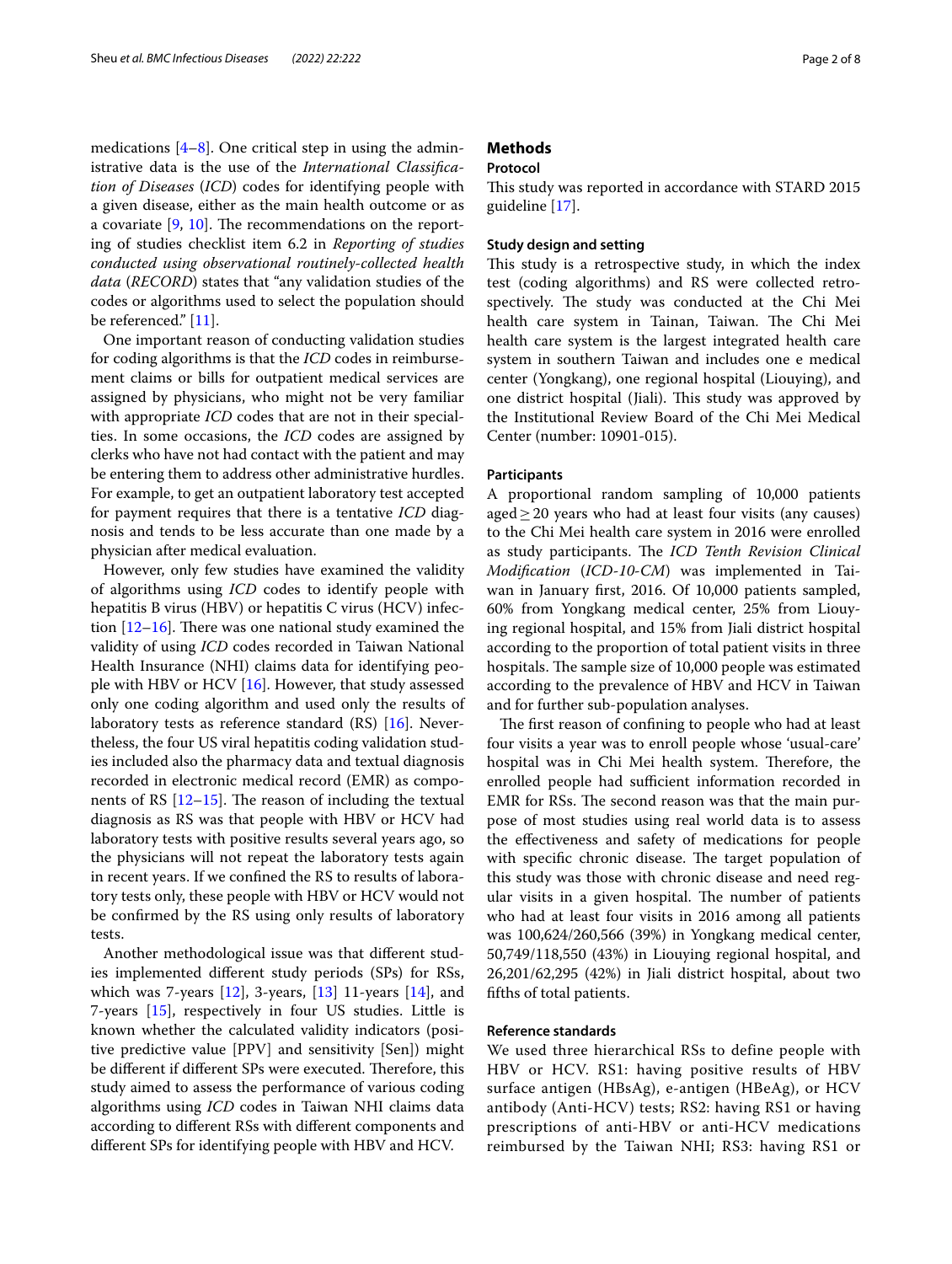RS2 or textual diagnosis of HBV or HCV in the discharge summary for inpatient hospitalization or in the problem list and past history for outpatient visits. A query system (Hyperion) was used to review EMR for each participant 4-years (2016–2019), 8-years (2012– 2019), and 12-years (2008–2019).

The reason of using different RSs with different SPs was that many patients have received the laboratory tests in other hospitals or several years ago in 'usual-care' hospital, therefore, the physicians would not repeat the tests again. The Taiwan NHI administration would not reimburse the duplicated tests and drug prescriptions if the patients had the same tests and prescriptions recently in other hospitals [\[18](#page-7-13)]. If we used only results of laboratory tests for short SP, many patients with HBV or HCV would be misclassified as without HBV or HCV. As the status of HBV or HCV is lifelong; therefore, the RS should be more comprehensive and the SP should be as long as possible to avoid the misclassification.

### **Index test (coding algorithms)**

The *ICD-10-CM* codes for HBV were *B16.0, B16.1, B16.2, B16.9, B17.0, B18.0, B18.1, B19.1, Z22.51* and the codes for HCV were *B17.1, B18.2, B19.2, Z22.52*. We developed the following 6 coding algorithms using *ICD-10-CM* codes in claims data for years 2016–2020:

- 1)  $\geq$  1 outpatient codes
- 2)  $\geq$  2 outpatient codes
- 3)  $\geq$  3 outpatient codes
- 4)  $\geq$  2 outpatient or  $\geq$  1 inpatient codes
- 5)  $\geq$  3 outpatient or  $\geq$  1 inpatient codes
- 6)  $\geq$  4 outpatient or  $\geq$  1 inpatient codes

#### **Analysis**

We calculated PPV and Sen to assess the performance of 6 coding algorithms for identifying people with HBV or HCV infection. PPV is defned as the probability of confrmed HBV or HCV in patients with positive coding algorithm, ie,  $a/(a+b)$  in the following 2 by 2 table. The defnition of Sen is defned as proportion of people with confrmed HBV or HCV who have positive coding algorithm, ie,  $a/(a+c)$  in the following 2 by 2 table. To reveal the stability of estimation of PPV and Sen we calculated 95% confdence intervals (95% CI) for both indicators.

|                  | Reference standard for HBV or HCV |                    |  |  |
|------------------|-----------------------------------|--------------------|--|--|
|                  | Confirmed                         | Not confirmed      |  |  |
| Coding algorithm |                                   |                    |  |  |
| Positive         | a (True positive)                 | b (False positive) |  |  |
| Negative         | c (False negative)                | d (True negative)  |  |  |

# **Results**

The number of enrolled participants been confirmed to have HBV or HCV varied greatly depends on the RS and SP used. Of 10,000 enrolled participants, the number of participants had confrmed HBV and HCV was 146 and 165, respectively according to RS1 with 4-years SP and increased to 729 and 525, respectively according to RS3 with 12-years SP (Table [1\)](#page-2-0).

Table [2](#page-3-0) illustrates the PPV and the Sen for 6 coding algorithms for identifying people with HBV according to 3 RSs and 2 SPs and Additional fle [1](#page-7-14): Table S1 presents the numerators and denominators for each PPV and Sen. The PPV was lowest according to RS1 and highest according to RS3. The longer the SP, the higher the PPV. The Sen was highest according to RS2 with 4-years SP; however, declined if the SP was 12-years.

| Study<br>Period (years) | All participants |       | RS1 confirmed |     | <b>RS2 confirmed</b> |      | <b>RS3</b> confirmed |     |
|-------------------------|------------------|-------|---------------|-----|----------------------|------|----------------------|-----|
|                         | No.              | %     | No.           | %   | No.                  | $\%$ | No.                  | %   |
| <b>HBV</b>              |                  |       |               |     |                      |      |                      |     |
| 4 (2016-2019)           | 10,000           | 100.0 | 146           | 1.5 | 247                  | 2.5  | 537                  | 5.4 |
| 8 (2012-2019)           | 10,000           | 100.0 | 212           | 2.1 | 336                  | 3.4  | 650                  | 6.5 |
| 12 (2008-2019)          | 10,000           | 100.0 | 297           | 3.0 | 394                  | 3.9  | 729                  | 7.3 |
| <b>HCV</b>              |                  |       |               |     |                      |      |                      |     |
| 4 (2016-2019)           | 10.000           | 100.0 | 165           | 1.7 | 224                  | 2.2  | 407                  | 4.1 |
| 8 (2012-2019)           | 10,000           | 100.0 | 336           | 3.4 | 375                  | 3.8  | 498                  | 5.0 |
| 12 (2008-2019)          | 10,000           | 100.0 | 498           | 5.0 | 393                  | 3.9  | 525                  | 5.3 |

<span id="page-2-0"></span>**Table 1** Study participants been confirmed as having hepatitis B virus (HBV) or hepatitis C virus (HCV) infection according to 3 reference standards (RSs) and 3 study periods

RS1: having positive results of laboratory test HBsAg or HBeAg or Anti-HCV

RS2: having RS1 or having prescriptions of anti-HBV or anti-HCV medications

RS3: having RS1 or RS2 or having HBV or HCV textual diagnosis recorded in electrical medical records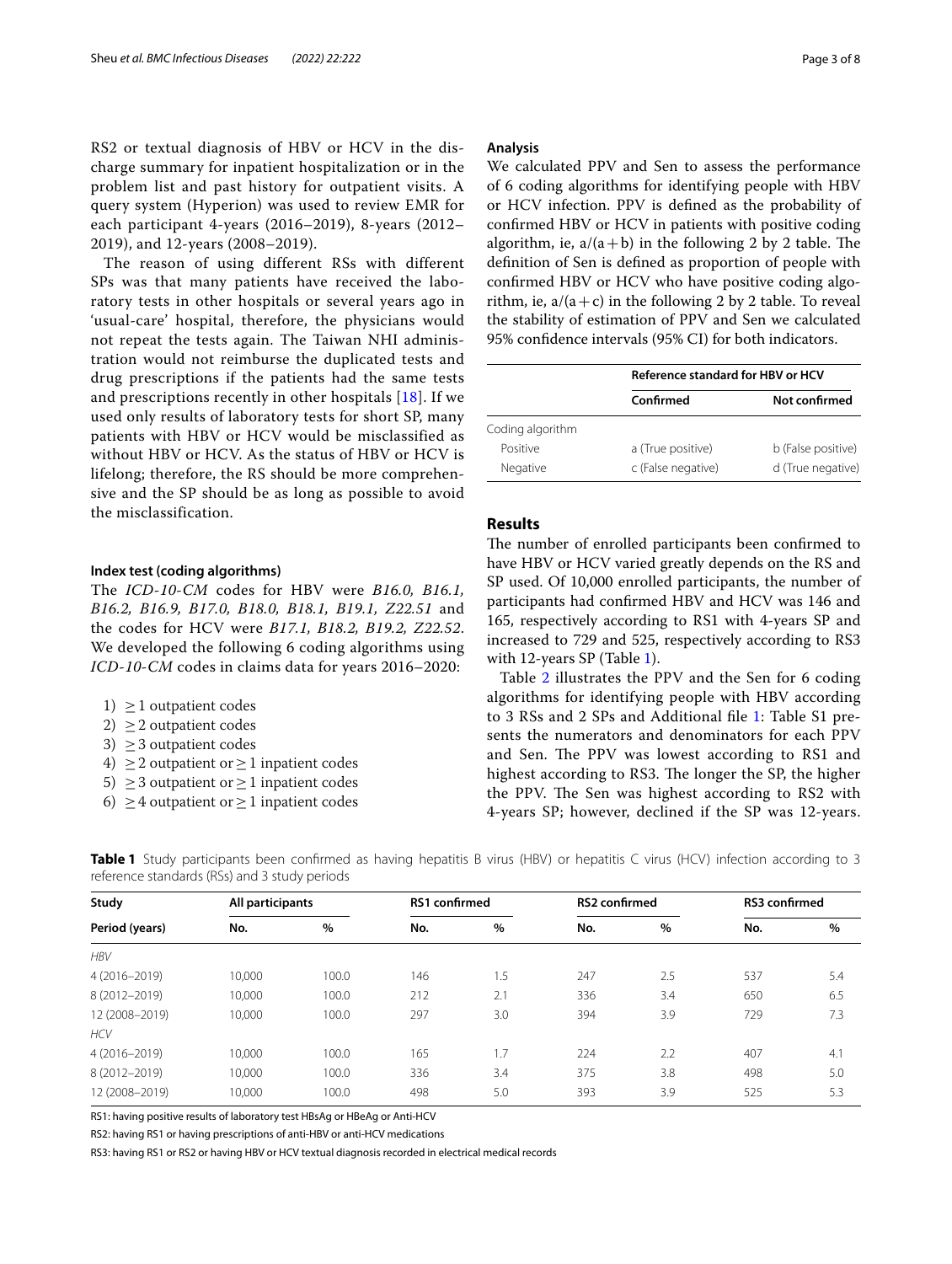| Algorithm                           | 4-years (2016-2019) |                 |                 | 12-years (2008-2019) |                 |                 |  |
|-------------------------------------|---------------------|-----------------|-----------------|----------------------|-----------------|-----------------|--|
|                                     | RS1                 | RS <sub>2</sub> | RS3             | RS1                  | RS <sub>2</sub> | RS3             |  |
| Positive predictive value           |                     |                 |                 |                      |                 |                 |  |
| $1.$ > 10P codes                    | 20.5                | 42.7            | 85.9            | 39.0                 | 56.8            | 86.1            |  |
| (95% CI)                            | $(16.8 - 24.2)$     | $(38.2 - 47.3)$ | $(82.7 - 89.1)$ | $(34.5 - 43.5)$      | $(52.3 - 61.4)$ | $(82.9 - 89.3)$ |  |
| $2 \geq 2$ OP codes                 | 20.2                | 44.5            | 87.3            | 38.9                 | 58.6            | 87.6            |  |
| (95% CI)                            | $(16.3 - 24.1)$     | $(39.7 - 49.3)$ | $(84.1 - 90.6)$ | $(34.2 - 43.6)$      | $(53.9 - 63.4)$ | $(84.4 - 90.8)$ |  |
| $3. \geq 3$ OP codes                | 20.7                | 47.4            | 89.6            | 40.1                 | 61.9            | 89.9            |  |
| (95% CI)                            | $(16.6 - 24.9)$     | $(42.3 - 52.5)$ | $(86.5 - 92.8)$ | $(35.0 - 45.1)$      | $(56.9 - 66.8)$ | $(86.8 - 93.0)$ |  |
| $4. \geq 2OP$ or $\geq 1IP$ codes   | 20.4                | 42.3            | 86.6            | 38.4                 | 56.2            | 88.5            |  |
| (95% CI)                            | $(16.7 - 24.1)$     | $(37.8 - 46.8)$ | $(83.4 - 89.7)$ | $(34.0 - 42.8)$      | $(51.7 - 60.7)$ | $(85.6 - 91.4)$ |  |
| $5. \geq 3$ OP or $\geq 1$ IP codes | 21.1                | 44.8            | 88.6            | 39.6                 | 59.0            | 90.8            |  |
| $(95%$ CI)                          | $(17.2 - 25.0)$     | $(40.0 - 49.5)$ | $(85.6 - 91.7)$ | $(34.9 - 44.2)$      | $(54.3 - 63.7)$ | $(88.0 - 93.5)$ |  |
| $6. \geq 4OP$ or $\geq 1IP$ codes   | 20.9                | 45.6            | 89.3            | 39.9                 | 59.9            | 91.5            |  |
| (95% CI)                            | $(17.0 - 24.9)$     | $(40.8 - 50.5)$ | $(86.3 - 92.3)$ | $(35.1 - 44.7)$      | $(55.1 - 64.7)$ | $(88.8 - 94.3)$ |  |
| Sensitivity                         |                     |                 |                 |                      |                 |                 |  |
| $1.$ > 10P codes                    | 63.7                | 78.5            | 72.6            | 59.6                 | 65.5            | 53.6            |  |
| (95% CI)                            | $(55.9 - 71.5)$     | $(73.4 - 83.7)$ | $(68.9 - 76.4)$ | $(54.0 - 65.2)$      | $(60.8 - 70.2)$ | $(50.0 - 57.3)$ |  |
| $2 \geq 2$ OP codes                 | 56.8                | 74.1            | 66.9            | 53.9                 | 61.2            | 49.4            |  |
| (95% CI)                            | $(48.8 - 64.9)$     | $(68.6 - 79.6)$ | $(62.9 - 70.8)$ | $(48.2 - 59.5)$      | $(56.4 - 66.0)$ | $(45.8 - 53.0)$ |  |
| $3. > 3$ OP codes                   | 52.1                | 70.4            | 61.3            | 49.5                 | 57.6            | 45.3            |  |
| (95% CI)                            | $(44.0 - 60.2)$     | $(64.8 - 76.1)$ | $(57.2 - 65.4)$ | $(43.8 - 55.2)$      | $(52.7 - 62.5)$ | $(41.7 - 48.9)$ |  |
| $4. \geq 2OP$ or $\geq 1IP$ codes   | 64.4                | 78.9            | 74.3            | 59.6                 | 65.7            | 56.0            |  |
| (95% CI)                            | $(56.6 - 72.2)$     | $(73.9 - 84.0)$ | $(70.6 - 78.0)$ | $(54.0 - 65.2)$      | $(61.1 - 70.4)$ | $(52.4 - 59.6)$ |  |
| $5. \geq 3$ OP or $\geq 1$ IP codes | 61.0                | 76.5            | 69.6            | 56.2                 | 63.2            | 52.5            |  |
| (95% CI)                            | $(53.1 - 68.9)$     | $(71.2 - 81.8)$ | $(65.8 - 73.5)$ | $(50.6 - 61.9)$      | $(58.4 - 68.0)$ | $(48.9 - 56.2)$ |  |
| $6. \geq 4$ OP or $\geq 1$ IP codes | 57.5                | 74.1            | 66.7            | 53.9                 | 60.9            | 50.3            |  |
| (95% CI)                            | $(49.5 - 65.6)$     | $(68.6 - 79.6)$ | $(62.7 - 70.7)$ | $(48.2 - 59.5)$      | $(56.1 - 65.7)$ | $(46.7 - 54.0)$ |  |

<span id="page-3-0"></span>**Table 2** Performance of 6 coding algorithms using *ICD-10-CM* codes for years 2016–2019 to identify people with hepatitis B virus infection according to 3 reference standards (RSs) and 2 study periods

*IP*inpatients, *OP*outpatient

RS1: having positive results of laboratory test HBsAg or HBeAg

RS2: having RS1 or having prescriptions of anti-HBV drugs

RS3: having RS1 or RS2 or having HBV textual diagnosis recorded in electrical medical records

The coding algorithm with highest PPV and Sen was algorithm "  $\geq$  4 outpatient or  $\geq$  1 inpatient codes" and "  $\geq$  2 outpatient or  $\geq$  1 inpatient codes," respectively.

Table [3](#page-4-0) illustrates the PPV and Sen for 6 coding algorithms for identifying people with HCV according to 3 RSs and 2 SPs and Additional fle [1:](#page-7-14) Table S2 presents the numerators and denominators for each PPV and Sen. The PPV was lowest according to RS1 and highest according to RS3. The longer the SP, the higher the PPVs. The Sen was highest according to RS2 compared to those according to RS1 and RS3. The longer the SP, the lower the Sen. The coding algorithm with highest PPV and Sen was " $\geq$  3 outpatient codes" and " $\geq$  2 outpatient or  $\geq 1$  inpatient codes," respectively.

# **Discussion**

The findings of this study suggest that the more components used as the RS and the longer the period observed for RS the higher the PPV for identifying people with HBV or HCV. On the contrary, the addition of textual diagnosis as RS and longer period of study for RS would reduce the Sen for identifying people with HBV or HCV. Furthermore, the performance of coding algorithm was better for identifying people with HCV than those with HBV.

With regard to the changes in PPV according to different RSs and OPs, as shown in Fig. [1](#page-5-0)A: the number of participants in denominator for PPV was fxed (participants with positive coding algorithm for years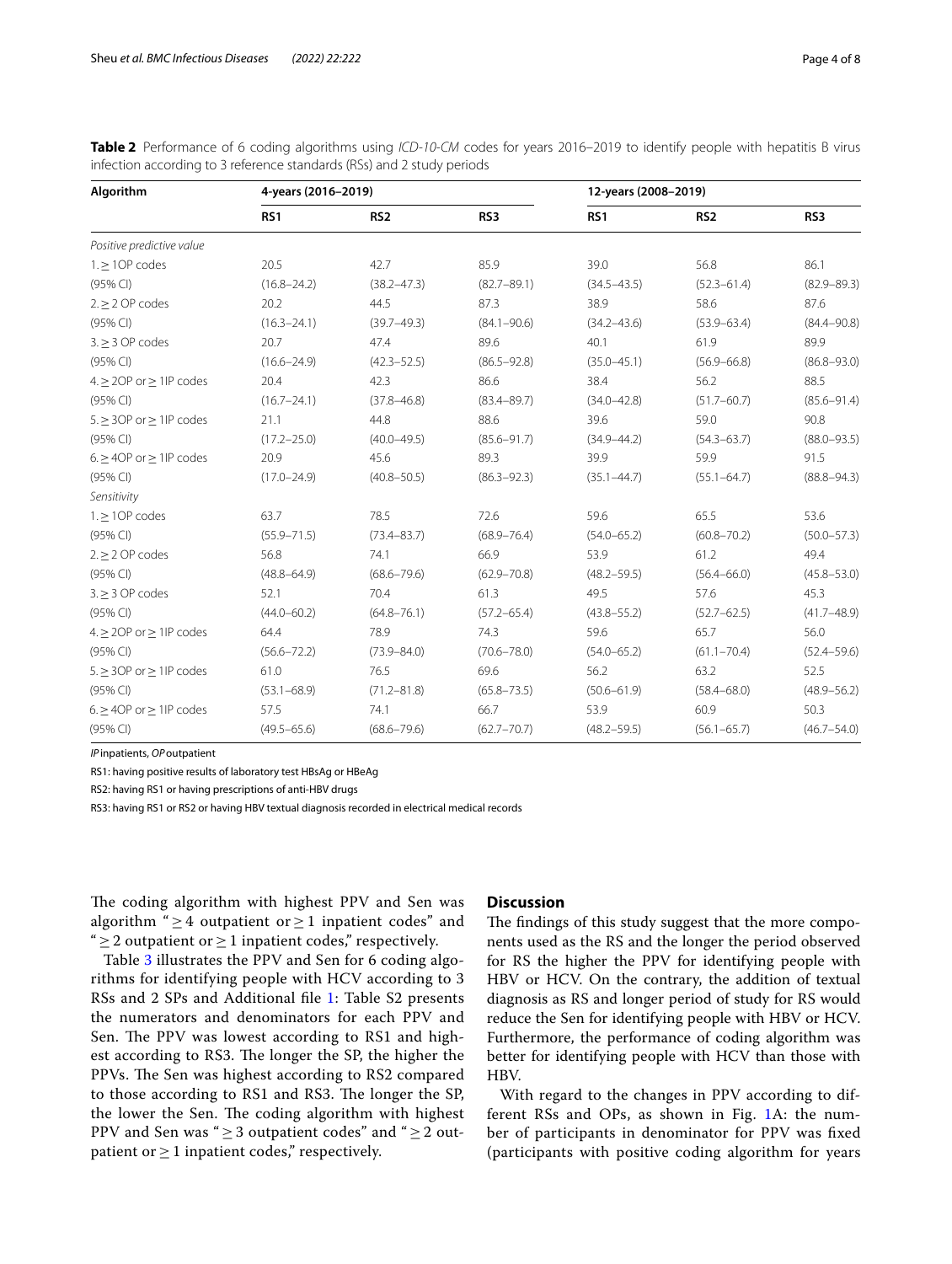| Algorithm                           | 4-years (2016-2019) |                 |                 | 12-years (2008-2019) |                 |                 |  |
|-------------------------------------|---------------------|-----------------|-----------------|----------------------|-----------------|-----------------|--|
|                                     | RS <sub>1</sub>     | RS <sub>2</sub> | RS3             | RS <sub>1</sub>      | RS <sub>2</sub> | RS3             |  |
| Positive predictive value           |                     |                 |                 |                      |                 |                 |  |
| $1. \geq 10P$ codes                 | 37.3                | 55.6            | 94.4            | 66.7                 | 82.1            | 94.8            |  |
| (95% CI)                            | $(32.1 - 42.6)$     | $(50.1 - 61.0)$ | $(92.0 - 96.9)$ | $(61.5 - 71.8)$      | $(77.9 - 86.3)$ | $(92.3 - 97.2)$ |  |
| $2. \geq 2$ OP codes                | 38.9                | 59.0            | 96.2            | 67.6                 | 84.3            | 96.6            |  |
| (95% CI)                            | $(33.3 - 44.5)$     | $(53.4 - 64.7)$ | $(94.1 - 98.4)$ | $(62.2 - 72.9)$      | $(80.1 - 88.5)$ | $(94.5 - 98.7)$ |  |
| $3. > 3$ OP codes                   | 40.2                | 62.0            | 97.8            | 69.7                 | 87.5            | 97.8            |  |
| (95% CI)                            | $(34.4 - 46.1)$     | $(56.2 - 67.8)$ | $(96.0 - 99.5)$ | $(64.3 - 75.2)$      | $(83.5 - 91.4)$ | $(96.0 - 99.5)$ |  |
| $4. \geq 2OP$ or $\geq 1IP$ codes   | 37.7                | 55.2            | 93.8            | 65.9                 | 80.7            | 96.1            |  |
| (95% CI)                            | $(32.5 - 42.9)$     | $(49.9 - 60.5)$ | $(91.2 - 96.4)$ | $(60.8 - 70.9)$      | $(76.5 - 84.9)$ | $(94.1 - 98.2)$ |  |
| $5. \geq 3$ OP or $\geq 1$ IP codes | 38.5                | 57.1            | 95.0            | 67.5                 | 83.0            | 97.2            |  |
| $(95%$ CI)                          | $(33.1 - 43.8)$     | $(51.7 - 62.6)$ | $(92.5 - 97.4)$ | $(62.4 - 72.7)$      | $(78.8 - 87.1)$ | $(95.3 - 99.0)$ |  |
| $6. \geq 4OP$ or $\geq 1IP$ codes   | 39.0                | 58.4            | 95.4            | 67.9                 | 83.6            | 97.7            |  |
| (95% CI)                            | $(33.5 - 44.5)$     | $(52.8 - 63.9)$ | $(93.1 - 97.8)$ | $(62.6 - 73.1)$      | $(79.5 - 87.8)$ | $(96.0 - 99.4)$ |  |
| Sensitivity                         |                     |                 |                 |                      |                 |                 |  |
| $1. \geq 10P$ codes                 | 73.3                | 80.4            | 75.2            | 63.3                 | 67.7            | 58.5            |  |
| (95% CI)                            | $(66.6 - 80.1)$     | $(75.2 - 85.6)$ | $(71.0 - 79.4)$ | $(58.2 - 68.5)$      | $(63.1 - 72.3)$ | $(54.3 - 62.7)$ |  |
| $2. > 2$ OP codes                   | 69.1                | 77.2            | 69.3            | 58.1                 | 62.8            | 53.9            |  |
| (95% CI)                            | $(62.0 - 76.1)$     | $(71.7 - 82.7)$ | $(64.8 - 73.8)$ | $(52.8 - 63.3)$      | $(58.1 - 67.6)$ | $(49.6 - 58.2)$ |  |
| $3. \geq 3$ OP codes                | 66.1                | 75.0            | 65.1            | 55.4                 | 60.3            | 50.5            |  |
| (95% CI)                            | $(58.8 - 73.3)$     | $(69.3 - 80.7)$ | $(60.5 - 69.7)$ | $(50.2 - 60.7)$      | $(55.5 - 65.1)$ | $(46.2 - 54.8)$ |  |
| $4. \geq 2OP$ or $\geq 1IP$ codes   | 77.0                | 83.0            | 77.6            | 65.1                 | 69.2            | 61.7            |  |
| $(95%$ CI)                          | $(70.6 - 83.4)$     | $(78.1 - 88.0)$ | $(73.6 - 81.7)$ | $(60.0 - 70.2)$      | $(64.7 - 73.8)$ | $(57.6 - 65.9)$ |  |
| $5. \geq 3$ OP or $\geq 1$ IP codes | 73.9                | 80.8            | 74.0            | 62.8                 | 66.9            | 58.7            |  |
| (95% CI)                            | $(67.2 - 80.6)$     | $(75.7 - 86.0)$ | $(69.7 - 78.2)$ | $(57.6 - 67.9)$      | $(62.3 - 71.6)$ | $(54.5 - 62.9)$ |  |
| $6. \geq 4OP$ or $\geq 1IP$ codes   | 72.1                | 79.5            | 71.5            | 60.7                 | 64.9            | 56.8            |  |
| (95% CI)                            | $(65.3 - 79.0)$     | $(74.2 - 84.8)$ | $(67.1 - 75.9)$ | $(55.5 - 65.9)$      | $(60.2 - 69.6)$ | $(52.5 - 61.0)$ |  |

<span id="page-4-0"></span>**Table 3** Performance of 6 coding algorithms using *ICD-10-CM* codes for years 2016–2019 to identify people with hepatitis C virus infection according to 3 reference standards (RSs) and 2 study periods

*IP* inpatients, *OP* outpatient

RS1: having positive results of laboratory test Anti-HCV

RS2: having RS1 or having prescriptions of anti-HCV medications

RS3: having RS1 or RS2 or having HCV textual diagnosis recorded in electrical medical records

2016–2019); nevertheless, the number of participants in numerator increased as the component of RS increased ant the period observed increased (more participants with confirmed HCV were identified). The PPV was 38% according to RS1 and increased to 55% and 94% according to RS2 and RS3, respectively. That is to say that if we included pharmacy data in addition to laboratory data as RS we could identify additional 59 participants with confrmed HCV. Furthermore, if we included textual diagnosis recorded in EMR in addition to laboratory and pharmacy data as RS we could identify additional 130 participants with confrmed HCV, a huge increase. Most of 130 participants might have positive Anti-HCV test in other hospitals recently or in

his/her 'usual-care' hospital several years ago and were recorded as textual diagnosis in EMR.

Regarding the changes in Sen, we noted that both the numerator and denominator changed according to difer-ent the RSs and OPs as illustrated in Fig. [1B](#page-5-0). The number of participants increased in both numerator and denominator was the same  $(n=59)$  from those according to RS1 to those according to RS2. However, from RS2 to RS3, the increase in number of participants was more prominent in denominator (n=183) than in numerator (n=130), which resulted in the decline in Sen calculated. A drastic decline was noted from 4-years SP to 12-years SP, in which the number of participants increased was only 8 in numerator and was 118 in denominator. The most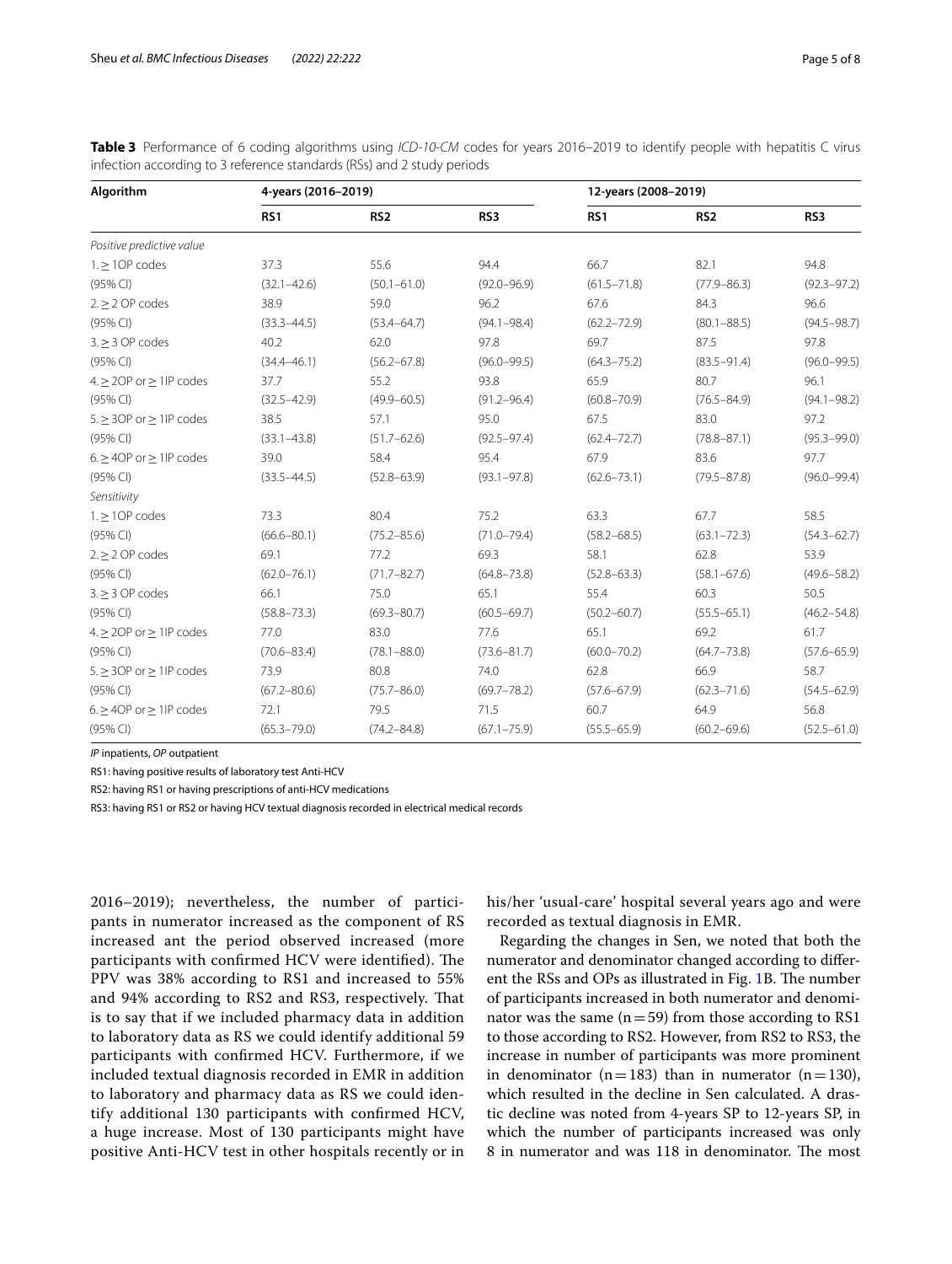

<span id="page-5-0"></span>plausible explanation was that many physicians did not give HCV-related *ICD-10-CM* codes in outpatient claims data for these patients had textual diagnosis in EMR and were not noted by physicians.

Of 6 coding algorithms we assessed in this study, we found that the addition of inpatient codes to those used only outpatient codes resulted in a decline in PPV. The decline in PPV was more prominent according to RS2. For example, the PPV was 62% for coding algorithm " $\geq$  3 outpatient codes" for identifying people with HCV and reduced to 55% for coding algorithm " $\geq$  2 outpatient or ≥ 1 inpatient codes" (Table [3](#page-4-0)). The plausible explanation was that the *ICD-10-CM* codes for discharge diagnosis for inpatient hospitalization were assigned by professional nosologists who had plenty time to review

the medical records to fnd out the textual diagnosis recorded in past history and gave HBV- or HCV-related *ICD-10-CM* codes. These participants with positive coding algorithm could not be confrmed according results of laboratory tests and pharmacy data. The decline in PPV was less prominent according to RS3, which from 98 to 94%, respectively, because most of the participants with positive coding algorithm increased could be confrmed if we include textual diagnosis as RS.

On the contrary, we found that the addition of inpatient codes in coding algorithm to those used only outpatient codes resulted in an increase in Sen. Because the *ICD-10-CM* codes for outpatient diagnosis were given by physicians in the clinics in which physicians might not have enough time to check the results of laboratory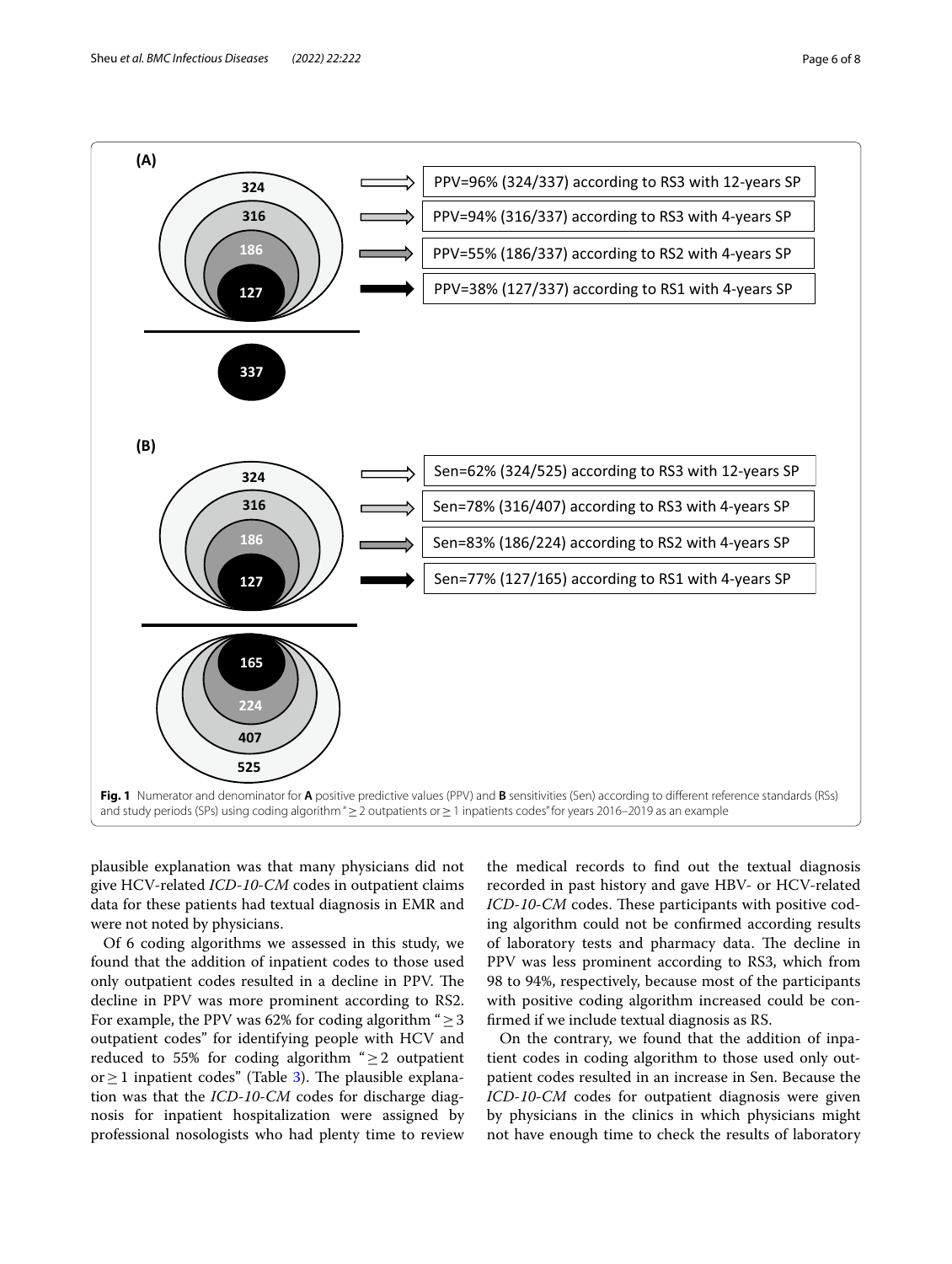tests and pharmacy data or textual diagnosis in past history and therefore did not give HBV- or HCV- related *ICD-10-CM* codes resulted in false negative misclassification. The addition of inpatient diagnosis codes given by nosologists, most of these added participants with positive coding algorithm were true positive and resulted in an increase of Sen.

Compared with the PPV and Sen in previous US studies, the Centers for Disease Control and Prevention Chronic Hepatitis Cohort Study in the United States used an algorithm of two ICD-9 codes separated  $by \geq 6$  months (including both outpatient and inpatient claims data) had a PPV of 90% for HBV and 92% for HCV and Sen of 58% for HBV and 70% for HCV [[13,](#page-7-10) [15\]](#page-7-9). The compatible coding algorithm " $\geq$  2 outpatient codes" in this study had a PPV of 87% for HBV and 96% for HCV and Sen of 67% for HBV and 69% for HCV according to RS3 with 4-years observation period. Given the same coding algorithm, the validity of using *ICD-10-CM* codes in Taiwan NHI claims data was similar to the healthcare system claims data in the United States.

Our algorithms exhibited better performance in identifying people with HCV than people with HBV. This was likely because the NHI has covered direct-acting antiviral agents (DAAs) for people with HCV since January 24, 2017  $[19]$  $[19]$  $[19]$ . The physicians were required to provide *ICD-10-CM* codes for people with HCV for prescribing DAAs; thus improve the quality of coding.

The performance of our algorithms were better than previous Taiwan study (using coding algorithm " $\geq$  1 outpatient codes," in which the PPV was 45% for HBV and 81% for HCV and the Sen was 46% for HBV and 47% for HCV) because of two possible reasons [[16\]](#page-7-8). First, in addition to the results of laboratory tests used by previous study for RS, we added drug prescription and textual diagnosis recorded in EMR as RS and a longer observation period (2016–2019) than in the previous study (laboratory results for one quarter in 2018 as RS). Some of the people with HBV- or HCV-related *ICD-10-CM* codes judged as false positive in previous studies might have been judged as true positive in this study because of more evidence to confrm patients had HBV or HCV. Second, this study was confned to one health care system with three hospitals with relatively high quality of coding, and the previous study covered thousands of hospitals and clinics in Taiwan.

One of the strengths of this study is large sample size. Unlike some previous studies using *ICD* codes to recruit patients, which allowed only PPV estimation [[12](#page-7-7), [13\]](#page-7-10), in this study, by using proportional random sampling of 10,000 patients, we could calculate not only PPV but also Sen. Second, compared the PPV and Sen according to diferent RSs and OPs which could provide useful information for future researches in determining the RS and the OP. Third, this study is the first to examine the performance of various coding algorithms using *ICD-10-CM* codes to identify people with HBV and HCV.

Nevertheless, our study also had several limitations. First, this study was confned to a health care system in southern Taiwan, which might afect the generalization to other populations. However, the main fndings (better performance for identifying people with HCV than those with HBV) were afected by contextual factor (the reimbursement of DAA). Therefore, we believe that these conclusions may be applicable to other clinical settings in Taiwan. Second, some of the patients might have positive results of laboratory tests or receiving anti-HBV or anti-HCV medication in other hospitals and were not tested and treated in this health care system, rendering them been determined as false negatives in this study. Third, it seemed unfair to use 12-years SP for RS to determine the performance of coding algorithms for 4-years; since most physicians tend to code for the clinical condition that prompted care that day. However, for HBV and HCV, we have higher expectation upon physicians to enquiry patients on the awareness of having HBV or HCV to achieve the goal of eliminating viral hepatitis as a major public health threat by 2030 set by the World Health Organization [[20](#page-7-16)]. Fourth, the use of textual diagnosis of HBV or HCV from past history as one of components for RS might be incorrect due to patient's recall bias. Fifth, we did not add time interval between outpatient visits in defining 6 algorithms. The coding algorithms used by the US CHeCS requested that the two ICD diagnosis codes should be at least 6 months apart [[13](#page-7-10), [15](#page-7-9)].

In conclusion, as the status of HBV and HCV is lifelong, the use of RS should include not only positive results of laboratory tests and pharmacy data, but also textual diagnosis recorded in medical records and the OP should be as long as possible. The findings of this study suggest that the best coding algorithm for identifying people with HBV or HCV was " $\geq$  3 outpatient codes" for PPV and " $\geq$ 2 outpatient or  $\geq$ 1 inpatient codes" for Sen. To achieve the best yield of both PPV and Sen, we recommended the optimal coding algorithm was  $\geq 2$  outpatient or  $\geq 1$  inpatient codes.

#### **Abbreviations**

DAA: Direct oral antiviral agents; HBV: Hepatitis B virus; HCV: Hepatitis C virus; *ICD*: *International Classifcation of Diseases*; *ICD-10-CM*: *International Classifcation of Diseases Tenth Revision Clinical Modifcation*; NHI: National Health Insur‑ ance; OP: Observation period; PPV: Positive predictive value; RECORD: Reporting of studies conducted using observational routinely-collected health data; RS: Reference standard; Sen: Sensitivity.